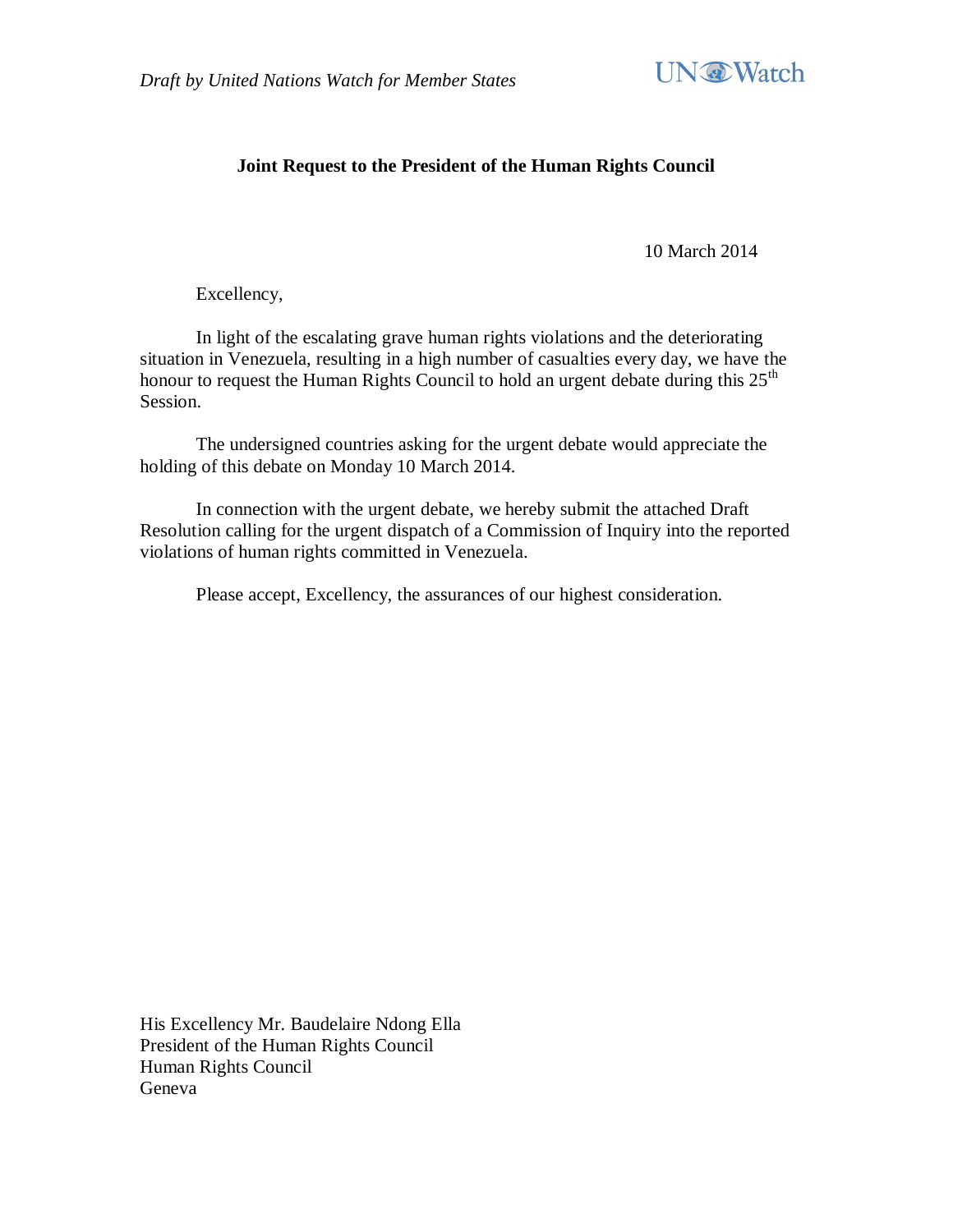

 $\overline{a}$ 

OFFICE DES NATIONS UNIES À GENÈVE<br>HAUT COMMISSARIAT AUX DROITS DE L'HOMME



UNITED NATIONS OFFICE AT GENEVA HIGH COMMISSIONER FOR HUMAN RIGHTS

## **HUMAN RIGHTS COUNCIL**

**"Request for Urgent Debate on the situation in the Bolivarian Republic of Venezuela"**

| <b>UN Member State</b>   | <b>Signature of Representative</b> |
|--------------------------|------------------------------------|
| Afghanistan              |                                    |
| Albania                  |                                    |
| Algeria                  |                                    |
| Andorra                  |                                    |
| Angola                   |                                    |
| Antigua and Barbuda      |                                    |
| Argentina                |                                    |
| Armenia                  |                                    |
| Australia                |                                    |
| Austria                  |                                    |
| Azerbaijan               |                                    |
| <b>Bahamas</b>           |                                    |
| Bahrain                  |                                    |
| Bangladesh               |                                    |
| <b>Barbados</b>          |                                    |
| <b>Belarus</b>           |                                    |
| Belgium                  |                                    |
| <b>Belize</b>            |                                    |
| Benin                    |                                    |
| <b>Bhutan</b>            |                                    |
| <b>Bolivia</b>           |                                    |
| Bosnia and Herzegovina   |                                    |
| <b>Botswana</b>          |                                    |
| <b>Brazil</b>            |                                    |
| <b>Brunei Darussalam</b> |                                    |
| Bulgaria                 |                                    |
| <b>Burkina Faso</b>      |                                    |
| Burundi                  |                                    |
| Cambodia                 |                                    |
| Cameroon                 |                                    |
| Canada                   |                                    |
| Cape Verde               |                                    |
| Central African Republic |                                    |
| Chad                     |                                    |
| Chile                    |                                    |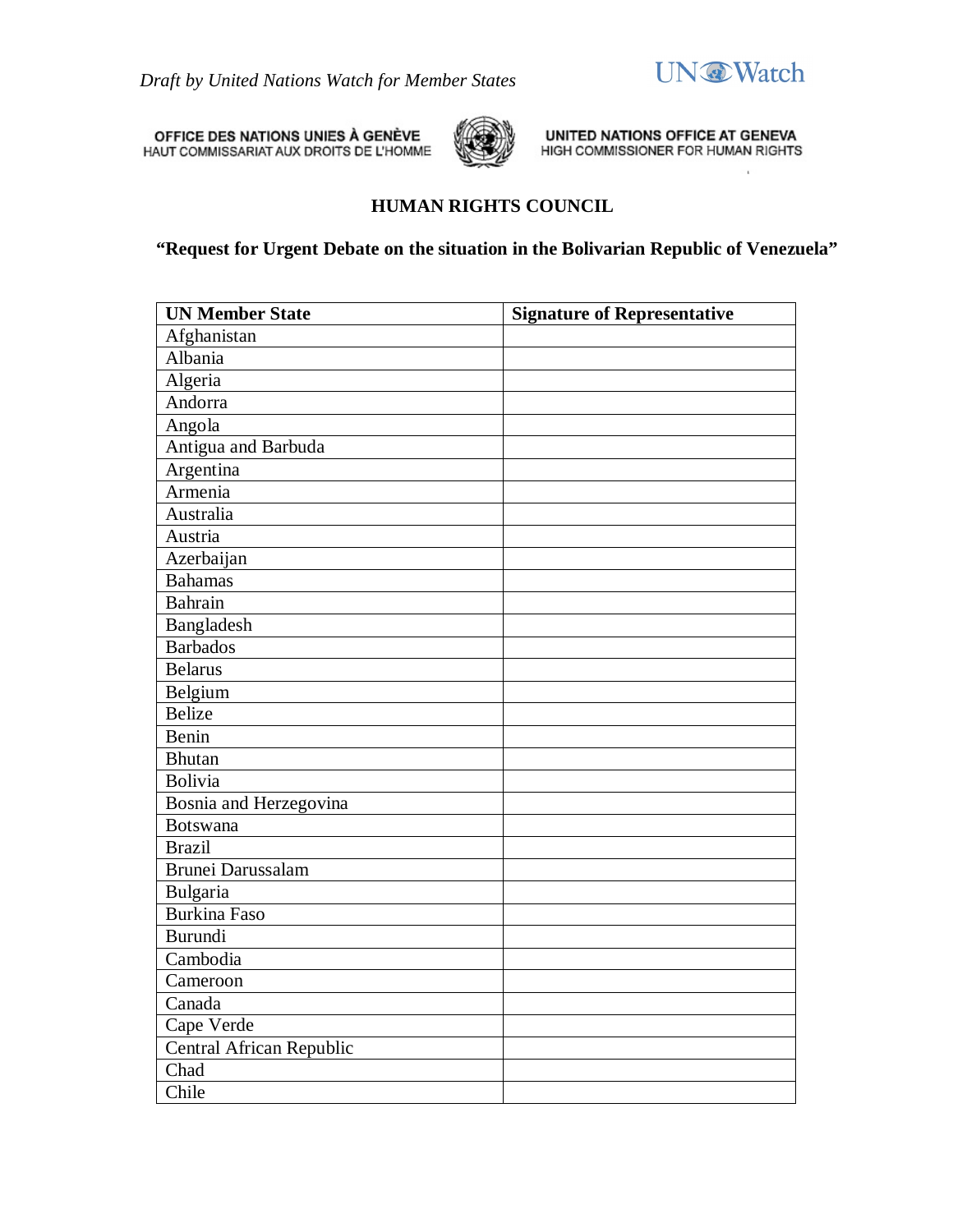

| <b>UN Member State</b>                | <b>Signature of Representative</b> |
|---------------------------------------|------------------------------------|
| China                                 |                                    |
| Colombia                              |                                    |
| Comoros                               |                                    |
| Congo (Republic of the)               |                                    |
| Costa Rica                            |                                    |
| Côte d'Ivoire                         |                                    |
| Croatia                               |                                    |
| Cuba                                  |                                    |
| Cyprus                                |                                    |
| <b>Czech Republic</b>                 |                                    |
| Democratic People's Republic of Korea |                                    |
| Democratic Republic of the Congo      |                                    |
| Denmark                               |                                    |
| Djibouti                              |                                    |
| Dominica                              |                                    |
| Dominican Republic                    |                                    |
| Ecuador                               |                                    |
| Egypt                                 |                                    |
| El Salvador                           |                                    |
| <b>Equatorial Guinea</b>              |                                    |
| Eritrea                               |                                    |
| Estonia                               |                                    |
| Ethiopia                              |                                    |
| Fiji                                  |                                    |
| Finland                               |                                    |
| France                                |                                    |
| Gabon                                 |                                    |
| Gambia                                |                                    |
| Georgia                               |                                    |
| Germany                               |                                    |
| Ghana                                 |                                    |
| Greece                                |                                    |
| Grenada                               |                                    |
| Guatemala                             |                                    |
| Guinea                                |                                    |
| Guinea-Bissau                         |                                    |
| Guyana                                |                                    |
| Haiti                                 |                                    |
| Honduras                              |                                    |
| Hungary                               |                                    |
| Iceland                               |                                    |
| India                                 |                                    |
| Indonesia                             |                                    |
| Iran                                  |                                    |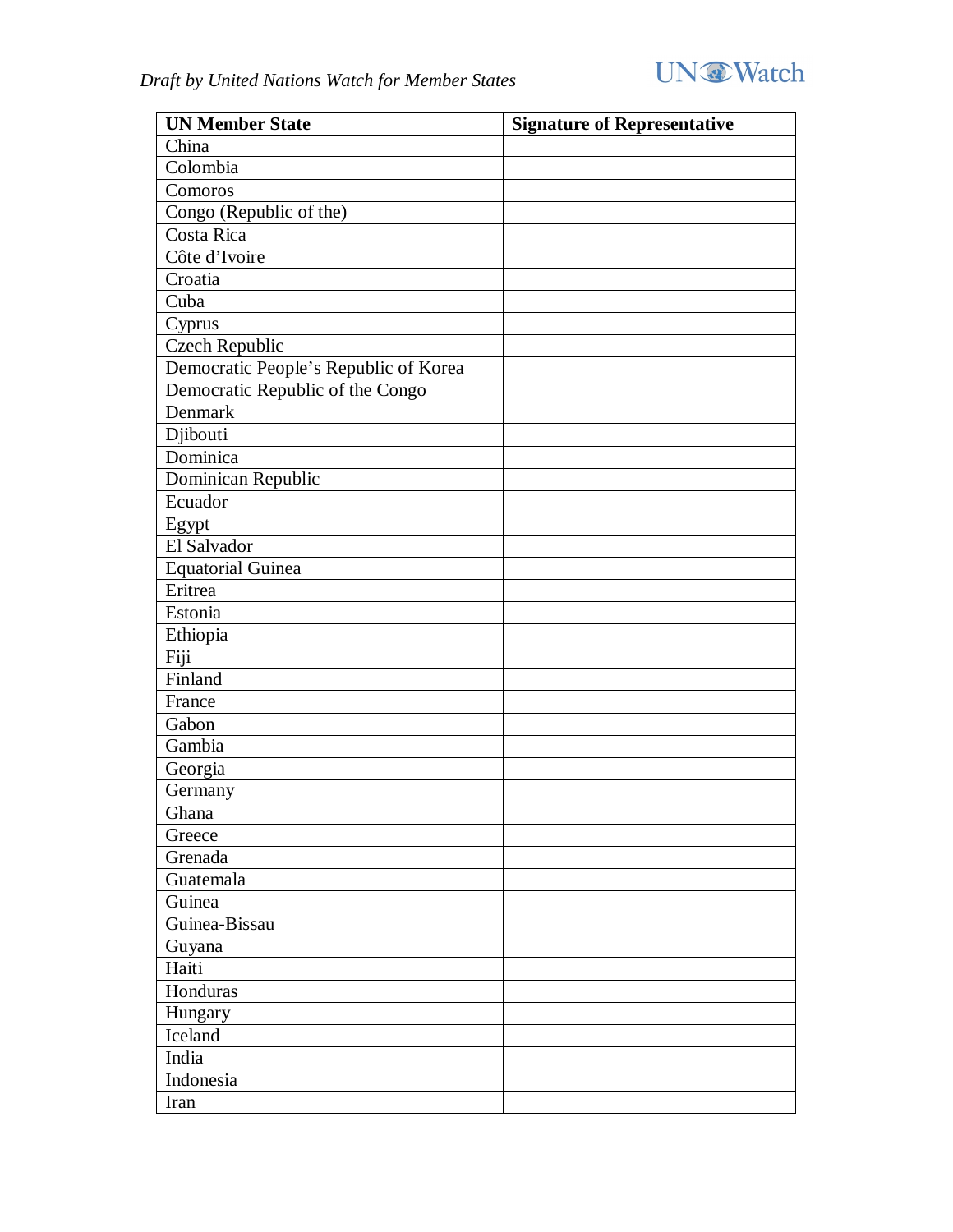

| <b>UN Member State</b>           | <b>Signature of Representative</b> |
|----------------------------------|------------------------------------|
| Iraq                             |                                    |
| Ireland                          |                                    |
| <b>Israel</b>                    |                                    |
| Italy                            |                                    |
| Jamaica                          |                                    |
| Japan                            |                                    |
| Jordan                           |                                    |
| Kazakhstan                       |                                    |
| Kenya                            |                                    |
| Kiribati                         |                                    |
| Kuwait                           |                                    |
| Kyrgyzstan                       |                                    |
| Lao People's Democratic Republic |                                    |
| Latvia                           |                                    |
| Lebanon                          |                                    |
| Lesotho                          |                                    |
| Liberia                          |                                    |
| Libya                            |                                    |
| Liechtenstein                    |                                    |
| Lithuania                        |                                    |
| Luxembourg                       |                                    |
| Madagascar                       |                                    |
| Malawi                           |                                    |
| Malaysia                         |                                    |
| Maldives                         |                                    |
| Mali                             |                                    |
| Malta                            |                                    |
| Marshall Islands                 |                                    |
| Mauritania                       |                                    |
| Mauritius                        |                                    |
| Mexico                           |                                    |
| Micronesia (Federated States of) |                                    |
| Monaco                           |                                    |
| Mongolia                         |                                    |
| Montenegro                       |                                    |
| Morocco                          |                                    |
| Mozambique                       |                                    |
| Myanmar                          |                                    |
| Namibia                          |                                    |
| Nauru                            |                                    |
| Nepal                            |                                    |
| Netherlands                      |                                    |
| New Zealand                      |                                    |
| Nicaragua                        |                                    |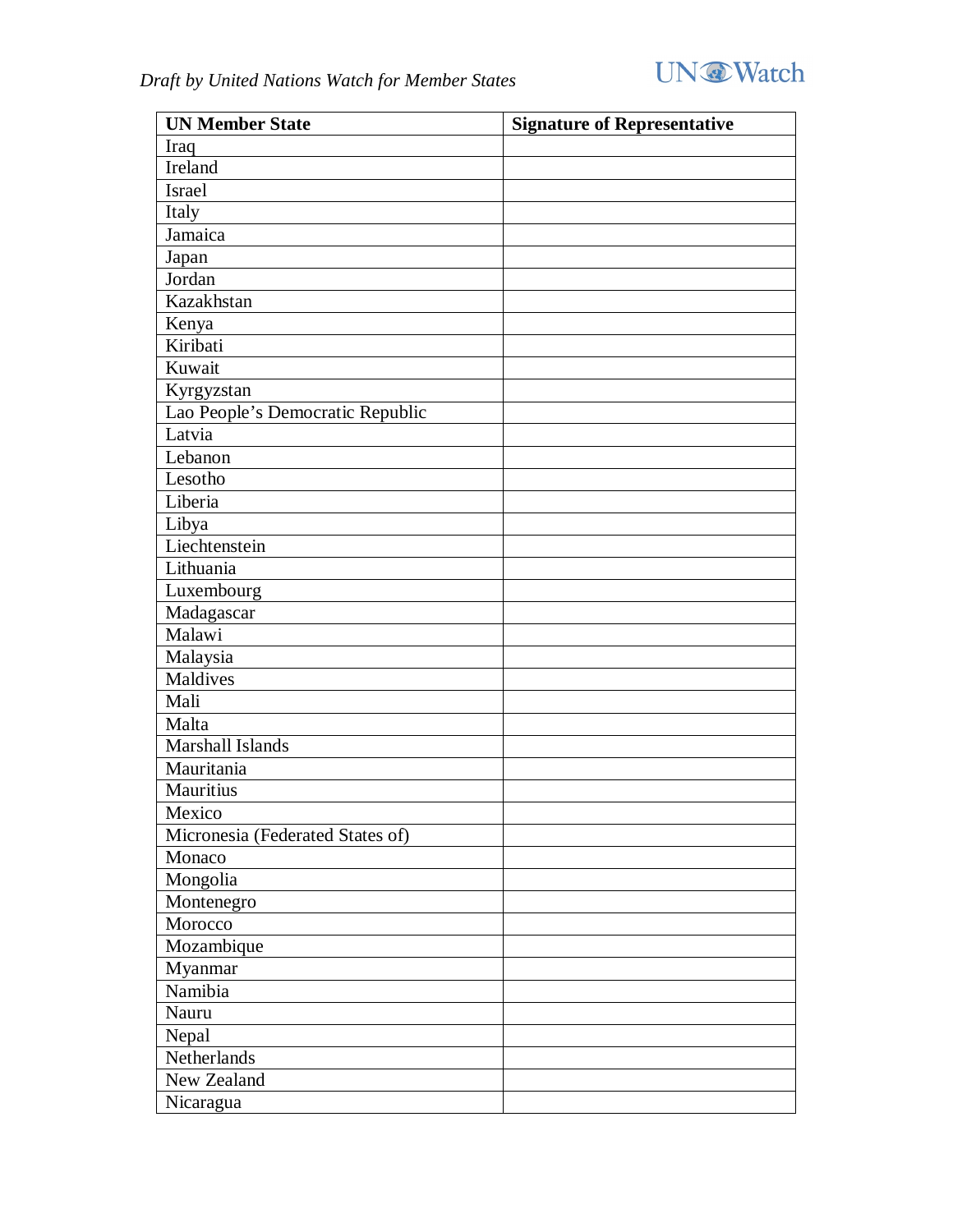

| <b>UN Member State</b>           | <b>Signature of Representative</b> |
|----------------------------------|------------------------------------|
| Niger                            |                                    |
| Nigeria                          |                                    |
| Norway                           |                                    |
| Oman                             |                                    |
| Pakistan                         |                                    |
| Palau                            |                                    |
| Panama                           |                                    |
| Papua New Guinea                 |                                    |
| Paraguay                         |                                    |
| Peru                             |                                    |
| Philippines                      |                                    |
| Poland                           |                                    |
| Portugal                         |                                    |
| Qatar                            |                                    |
| Republic of Korea                |                                    |
| Republic of Moldova              |                                    |
| Romania                          |                                    |
| <b>Russian Federation</b>        |                                    |
| Rwanda                           |                                    |
| Saint Kitts and Nevis            |                                    |
| Saint Lucia                      |                                    |
| Saint Vincent and the Grenadines |                                    |
| Samoa                            |                                    |
| San Marino                       |                                    |
| Sao Tome and Principe            |                                    |
| Saudi Arabia                     |                                    |
| Senegal                          |                                    |
| Serbia                           |                                    |
| Seychelles                       |                                    |
| Sierra Leone                     |                                    |
| Singapore                        |                                    |
| Slovakia                         |                                    |
| Slovenia                         |                                    |
| Solomon Islands                  |                                    |
| Somalia                          |                                    |
| South Africa                     |                                    |
| Spain                            |                                    |
| Sri Lanka                        |                                    |
| Sudan                            |                                    |
| Suriname                         |                                    |
| Swaziland                        |                                    |
| Switzerland                      |                                    |
| Sweden                           |                                    |
| Syria                            |                                    |